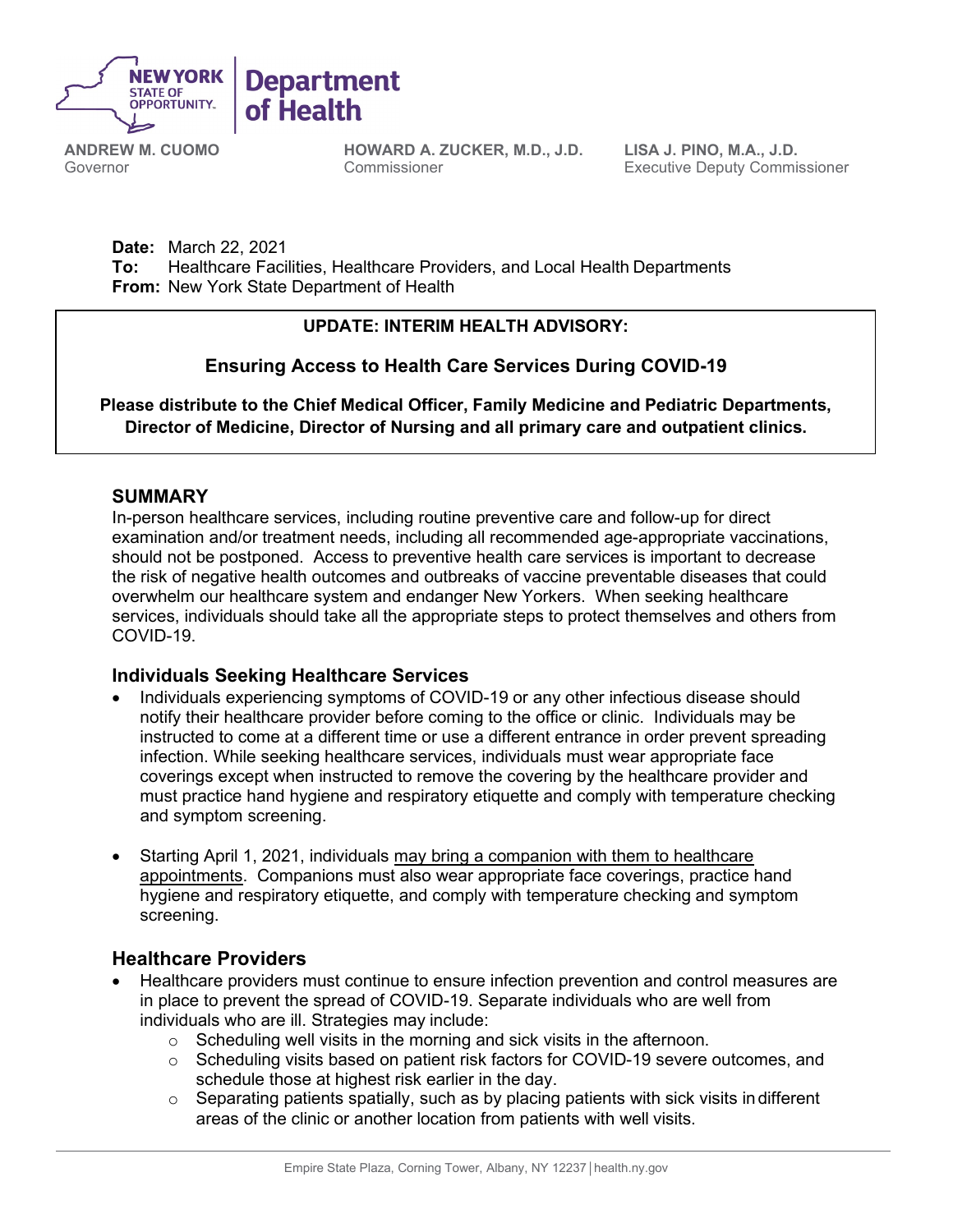- $\circ$  Collaborating with providers in the community to identify separate locations for holding well visits.
- $\circ$  Requesting that patients remain in their cars or outside the building while waiting for their appointment and call them directly into an exam room once ready.
- o Implementing triage before entrance into facilities (e.g., telephone triage, parking lot triage, front door triage).
	- **Provide patients who screen positive for symptoms or COVID-19 risks factors** with a facemask to cover their nose and mouth; and
	- Bring such patients to a private room immediately.
- o Providing necessary infection prevention supplies in patient accessible areas (e.g. tissues, waste receptacles, alcohol-based hand sanitizer containing at least 60% alcohol).
- o Placing waiting room chairs at least 6 feet apart when possible. Consider use of physical barriers such as screens.
- $\circ$  Removing any toys, reading materials, or other communal objects, or clean and disinfect such items between each use.
- o Designating staff who will be responsible for caring for patients suspected or known to be infected with COVID-19 and ensuring they are trained on infection prevention and control recommendations for COVID-19 and the proper use of personal protective equipment (PPE).
- Strategies to reduce transmission among healthcare personnel may include:
	- $\circ$  Ensuring the office has ample and readily available supplies of hand hygiene products (soap and running water as well as alcohol-based hand sanitizer).
	- $\circ$  Requiring healthcare personnel to wear facemasks (not cloth face coverings) at all times while on duty. Exceptions include while eating, sleeping, communicating with people who lip read, modelling speech as part of speech therapy, and when an N95 or higher-rated respirator or other respiratory protection is indicated. Masks and respirators may be worn according to conventional strategies (unless there are PPE shortages) until wet, soiled, damaged, or become difficult to breathe through.
	- o Use eye protection according to [NYSDOH guidance.](https://coronavirus.health.ny.gov/system/files/documents/2020/11/hcp_eye_protection_guidance_112520.pdf)
	- o Implementing health checks for all healthcare personnel and other facility staff at the beginning of each shift and every 12 hours while on duty. This includes all healthcare personnel and facility staff entering the facility regardless of whether they are providing direct patient care.
	- $\circ$  Healthcare personnel and other facility staff entering the facility with symptoms consistent with COVID-19 or with  $T \ge 100.0$  F should be immediately sent home. Healthcare personnel and other staff who develop symptoms or fever while in the facility should also be immediately sent home.
	- o Follow [CDC](https://www.cdc.gov/coronavirus/2019-ncov/hcp/infection-control.html) and [OSHA](https://www.osha.gov/SLTC/covid-19/healthcare-workers.html) guidance for cleaning and disinfecting environmental surfaces in healthcare settings.

Standards of care should be based upon relevant specialty society COVID-19 recommendations and in accordance with [New York State directives,](https://coronavirus.health.ny.gov/information-healthcare-providers) including those for COVID-19 testing, PPE, and prioritization of procedures protocols.

### **BEST PRACTICES TO CONTACT PATIENTS**

• **Identify patients who have missed routine preventive care or follow-up services** in the past year using your practice's electronic health record and call or send letters requesting them to reschedule these appointments as soon as possible.